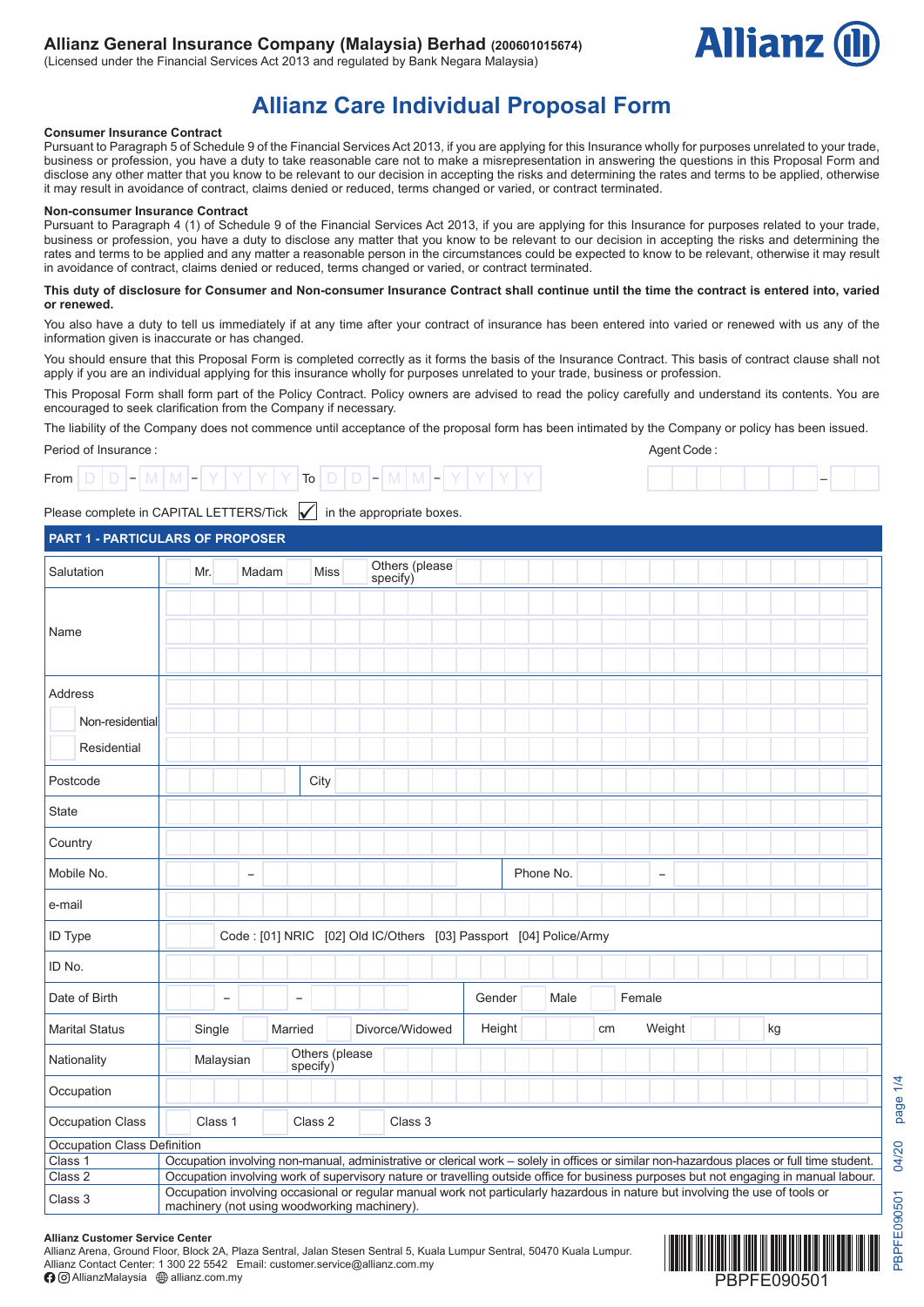|     | <b>PART 2 - QUESTIONNAIRE</b>                                                                                                                                                                                                                                                                                                                                                                                                                                                                                              |     |                |
|-----|----------------------------------------------------------------------------------------------------------------------------------------------------------------------------------------------------------------------------------------------------------------------------------------------------------------------------------------------------------------------------------------------------------------------------------------------------------------------------------------------------------------------------|-----|----------------|
| No. | <b>General Questions</b><br><b>Yes</b><br><b>No</b><br><b>Details</b>                                                                                                                                                                                                                                                                                                                                                                                                                                                      |     |                |
| 1.  | Do you have any Medical and Health Insurances with<br>us or any other company? If Yes, please give details.                                                                                                                                                                                                                                                                                                                                                                                                                |     |                |
| 2.  | Have your applications for any Medical & Health<br>Insurance or Life Insurance been declined, restricted<br>or accepted at other than normal terms? If Yes,<br>please give details.                                                                                                                                                                                                                                                                                                                                        |     |                |
| 3.  | Have you made any claims under any Medical &<br>Health Insurance policy in the past five (5) years?<br>If Yes, please give details and date of consultation,<br>diagnosis name and results.                                                                                                                                                                                                                                                                                                                                |     |                |
| No. | <b>Health Questions</b>                                                                                                                                                                                                                                                                                                                                                                                                                                                                                                    | Yes | N <sub>o</sub> |
| 1.  | Have you ever suffered from or been told you have and/or are receiving medical treatment for:<br>(a) Cancer/Carcinoma/Malignancy, Leukaemia, Cerebral Palsy, Epilepsy, HIV (Human Immunodeficiency Virus), AIDS (Acquired<br>Immunodeficiency Syndrome), Autoimmune Disease, Systemic Lupus Erythematosus (SLE), Psychiatric/Mental, Nervous Disorder,<br>Autism or Down Syndrome?<br>(b) Diabetes, Hypertension, Raised Cholesterol, Chest Pain, Palpitation, Heart Attack, Stroke or other Disease of the Heart or Blood |     |                |
|     | Vessel, Disease of the Kidneys?<br>(c) Asthma, Bronchitis, Pneumonia, Tuberculosis, Lung Disease or other Respiratory Disorder?                                                                                                                                                                                                                                                                                                                                                                                            |     |                |
|     | (d) Hernias, Peptic Ulcer, Gastritis, Disease of the Stomach or Intestine?                                                                                                                                                                                                                                                                                                                                                                                                                                                 |     |                |
|     | (e) Jaundice, Liver or Gallbladder Disease or any type of Hepatitis?                                                                                                                                                                                                                                                                                                                                                                                                                                                       |     |                |
|     | (f) Persistent Protein or Blood in the Urine, Kidney Stone, Prostate, Genito-Urinary System?                                                                                                                                                                                                                                                                                                                                                                                                                               |     |                |
|     | (g) Goiter or Disease of Thyroids, Endocrine or other Glands?                                                                                                                                                                                                                                                                                                                                                                                                                                                              |     |                |
|     | (h) Cyst, Growth, Lumps or Tumor or any kind of Skin Disease?                                                                                                                                                                                                                                                                                                                                                                                                                                                              |     |                |
|     | (i) Disease of the Eyes, Ears, Nose, Mouth or Throat?                                                                                                                                                                                                                                                                                                                                                                                                                                                                      |     |                |
|     | (i) Venereal Disease (e.g. Gonorrhea, Syphilis)?<br>(k) Arthritis, Gout, Rheumatism or Disease or Disorder of the Muscles, Bones or Backache or Spine Disorders, Varicose Veins or<br>Deep Vein Thrombosis?<br>(I) Stones in the Urinary and Biliary System?                                                                                                                                                                                                                                                               |     |                |
|     | (m) Any other Illness, Disease, Injury, Disabilities not mentioned above?                                                                                                                                                                                                                                                                                                                                                                                                                                                  |     |                |
| 2.  | Do you suffer from any Physical Impairment, Infirmity, Abnormality or Congenital conditions? If yes, please complete Activities of<br>Daily Living (ADL) below.<br>Are you able to perform the following Activities of Daily Living*?                                                                                                                                                                                                                                                                                      |     |                |
|     | (a) Get in and out of a chair without requiring any third party physical assistance.                                                                                                                                                                                                                                                                                                                                                                                                                                       |     |                |
|     | (b) Move from room to room without requiring any third party physical assistance.                                                                                                                                                                                                                                                                                                                                                                                                                                          |     |                |
|     | (c) Able to voluntarily control bowel and bladder functions i.e. to main personal hygiene.                                                                                                                                                                                                                                                                                                                                                                                                                                 |     |                |
|     | (d) Put on and take off all necessary items of clothing without requiring any third party physical assistance.                                                                                                                                                                                                                                                                                                                                                                                                             |     |                |
|     | (e) Able to take a bath or shower (including getting in our out of the bath or shower) or wash by any other means.                                                                                                                                                                                                                                                                                                                                                                                                         |     |                |
|     | (f) Physically able to eat food and put food into the mouth.                                                                                                                                                                                                                                                                                                                                                                                                                                                               |     |                |
|     | Note: *Activities of Daily Living mean the ability to carry out any of the above activities.                                                                                                                                                                                                                                                                                                                                                                                                                               |     |                |
| 3.  | Have you ever undergone any surgical procedure or been advised to have a surgical procedure which has not been performed?<br>(a) Have you in the past twelve (12) months had or been advised to have any Electrocardiogram, X-Ray, Blood or Urine Test or                                                                                                                                                                                                                                                                  |     |                |
| 4.  | Diagnostic Tests?<br>(b) Have you at any time had any symptoms for more than one week continuously, unexplained recurrent or persistent Fever or<br>Fatigue, Enlarged Lymph Nodes, Chronic or Recurrent Diarrhea, Unusual Skin Lesions, continuous significant weight loss or<br>weight gain?                                                                                                                                                                                                                              |     |                |
| 5.  | Female Only                                                                                                                                                                                                                                                                                                                                                                                                                                                                                                                |     |                |
|     | (a) Are you now pregnant? If Yes, at what stage?<br>months<br>(b) Have you ever had any disorder of the Breast or Female Organs, Menstrual Disorder, Abnormal Pap-Smear(s) or complications                                                                                                                                                                                                                                                                                                                                |     |                |
| 6.  | at Childbirth?<br>Children Below 2 years of age                                                                                                                                                                                                                                                                                                                                                                                                                                                                            |     |                |
|     | Is the child born premature or pre-term? If Yes, please specify month/weeks at birth?<br>months<br>weeks                                                                                                                                                                                                                                                                                                                                                                                                                   |     |                |

If any of the answers is 'Yes' to the above questions, please give details below and number your answers to correspond with the number of the questions.

| No. | Details |
|-----|---------|
|     |         |
|     |         |
|     |         |
|     |         |
|     |         |

page 2/4 PBPFE090501 04/20 page 2/4 PBPFE090501 04/20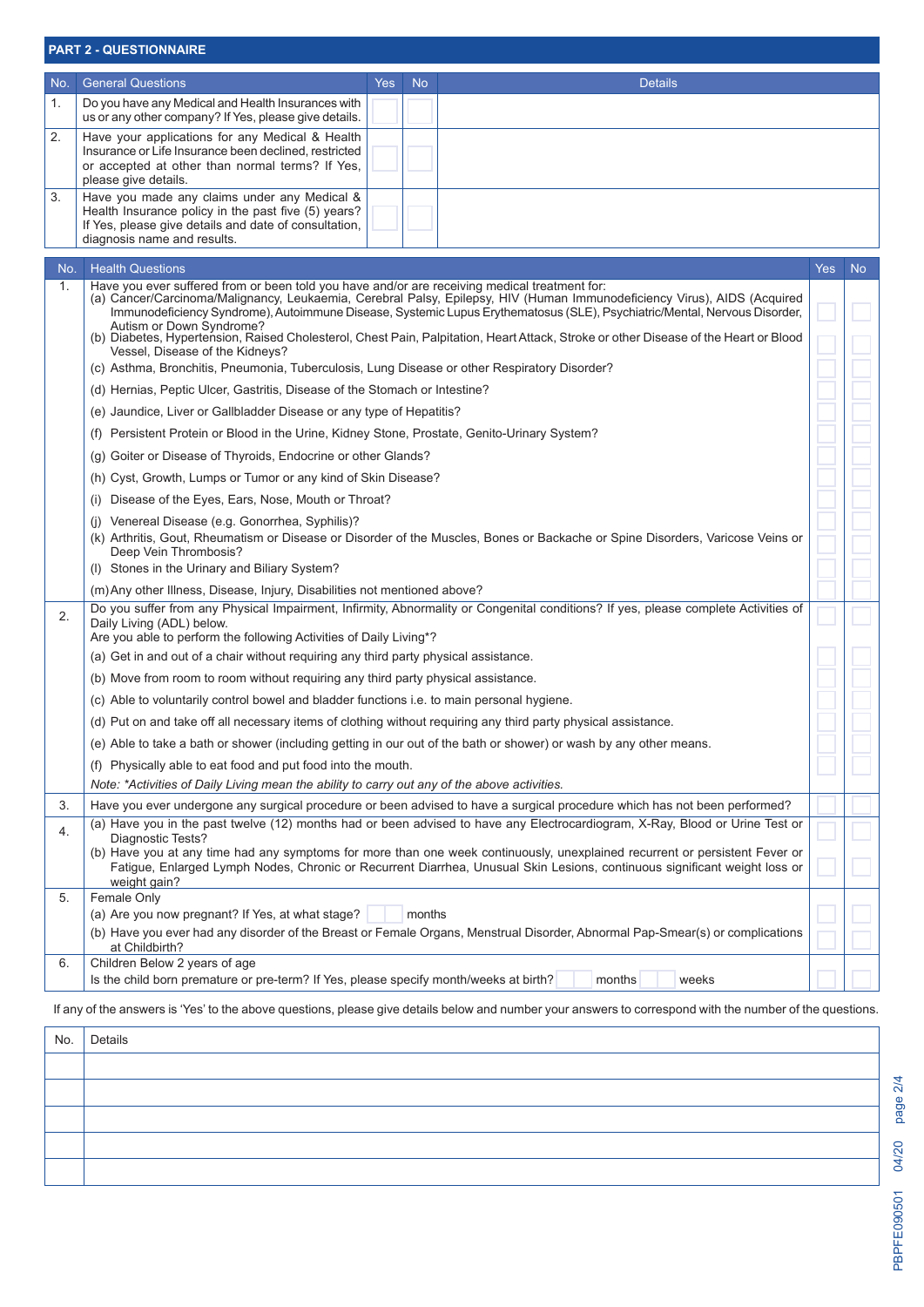| <b>PART 3 - DETAILS OF REGULAR DOCTOR</b> |         |             |                           |                            |
|-------------------------------------------|---------|-------------|---------------------------|----------------------------|
| Name of Doctor                            | Address | Contact No. | Date of Last Consultation | Reason(s) for Consultation |
|                                           |         |             |                           |                            |
|                                           |         |             |                           |                            |
|                                           |         |             |                           |                            |
|                                           |         |             |                           |                            |
|                                           |         |             |                           |                            |

*Please attach separate sheet if space is insufficient.*

**MasterCard Visa**

| <b>PART 4 - PLAN REQUIRED AND PREMIUM DETAILS, PLEASE TICK ☑ PLAN SELECTED</b> |              |                 |              |                           |                    |
|--------------------------------------------------------------------------------|--------------|-----------------|--------------|---------------------------|--------------------|
| <b>Plan Required</b>                                                           | Non Cashless | <b>Cashless</b> | Premium (RM) | $IMA^*$                   | Total Premium (RM) |
| 3<br>2 <sup>1</sup><br>4                                                       |              |                 |              | RM15.90                   |                    |
|                                                                                |              |                 |              | Service Tax (RM)          |                    |
|                                                                                |              |                 |              | Stamp Duty (RM)           | 10.00              |
|                                                                                |              |                 |              | <b>Total Payable (RM)</b> |                    |

Note: 1. \*Optional – International and Domestic Medical Assistance and Evacuation Programme at RM15.90 per person.

# **PART 5 - MODE OF PAYMENT** I enclose cash/cheque RM \_\_\_\_\_\_\_\_\_\_\_\_\_\_\_\_\_\_\_\_\_\_\_\_\_\_\_\_\_\_\_\_\_\_\_\_\_\_\_\_\_\_\_\_\_\_\_\_\_\_ made payable to Allianz General Insurance Company (Malaysia) Berhad. Cheque No. :

|  | <b>CREDIT CARD PAYMENT</b> |  |
|--|----------------------------|--|
|  |                            |  |

**DIRECT DEBIT AUTHORIZATION**

I hereby request and authorize Allianz General Insurance Company (Malaysia) Berhad ('Company') to debit the first year's annual premium and such amount payable as Service Tax to my credit card account as indicated below and subsequently every year for the total amount payable under my insurance policy mentioned above.

(Mas

| Name of                         |                                                                                  | Premium<br>Amount (RM):                |
|---------------------------------|----------------------------------------------------------------------------------|----------------------------------------|
| Cardholder                      |                                                                                  | Total<br>Payable (RM):                 |
| Cardholder's<br>Account No.     | $\overline{\phantom{0}}$<br>$\overline{\phantom{0}}$<br>$\overline{\phantom{0}}$ | $M$ $M$ $I$ $Y$<br><b>Expiry Date:</b> |
| <b>Issuing Bank</b>             |                                                                                  |                                        |
| Relationship to<br>Policyholder | Code: [01] Own [02] Spouse [03] Parents [04] Children                            |                                        |

Notes: 1. Premium payment through credit card is allowed if the cardholder is paying for his/her own policy or the policy of his/her immediate family member namely his/her spouse, parents or children.

2. Total Payable amount will be based on plan selected under PART 4.

## **DECLARATION**

I hereby confirm the above information provided in this standing instruction is correct and true. In the event of any changes or cancellation of the instruction above, I shall keep the Company informed in writing or by giving fresh standing instruction. Further, I agree that the Terms and Conditions as for credit card payment shall apply a copy of which, shall be made available upon my request.

|  | v | ν |      |  |  |
|--|---|---|------|--|--|
|  |   |   | Date |  |  |

Signature of Cardholder (as on card)